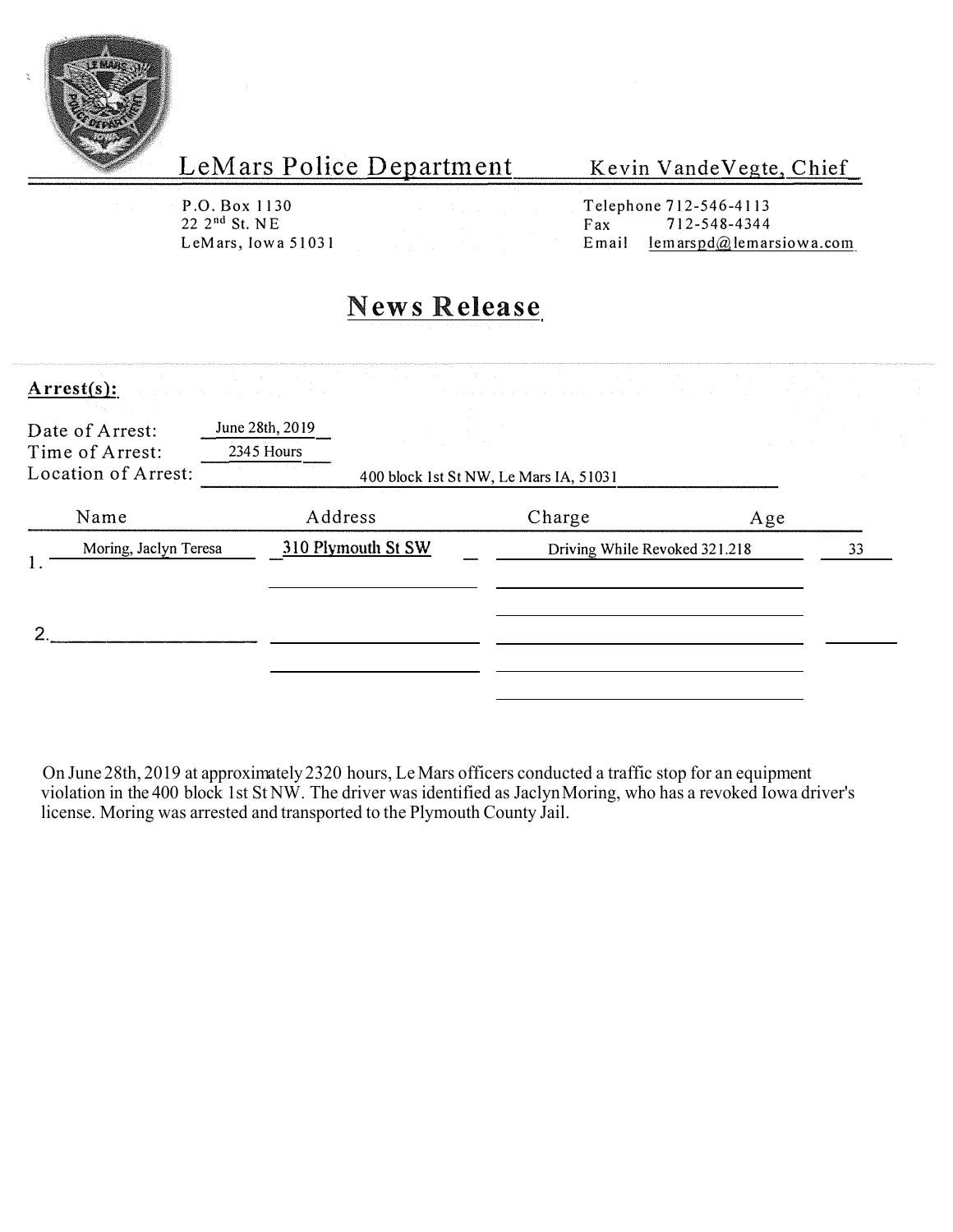

Kevin Vande Vegte, Chief

P.O. Box 1130 22 2 nd St. NE LeMars, Iowa 51031 Telephone 712-546-4113<br>Fax 712-548-4344 7 | 2-54 8 - 4344 Email lemarspd $@$ lemarsiowa.com

### **News Release**

#### **Arrest(s):**

| Date of Arrest:<br>Time of Arrest:<br>Location of Arrest: | June 30th, 2019<br>0900 hours | Le Mars Police Department |     |    |
|-----------------------------------------------------------|-------------------------------|---------------------------|-----|----|
|                                                           |                               |                           |     |    |
| Name                                                      | Address                       | Charge                    | Age |    |
| Cruz Olmedo, Maria Del Rosario<br>1.                      | 714 3rd St                    | Theft-5th                 |     | 41 |
|                                                           | Merrill, IA 51031             |                           |     |    |
|                                                           |                               |                           |     |    |
| າ                                                         |                               |                           |     |    |
|                                                           |                               |                           |     |    |
|                                                           |                               |                           |     |    |

On Friday, June 28th, 2019 at approximately 1530 hours, Le Mars Police officers were requested at Wal-Mart in reference to a theft. Wal-Mart employees observed a female subject scan several products at a self-checkout. The female used a method of tag swapping, purposely attempting to get items for a lesser or no cost. The Le Mars Police Department was able to identify the female as Cruz Olmedo, who was later charged with theft 5th degree and summoned to appear in court.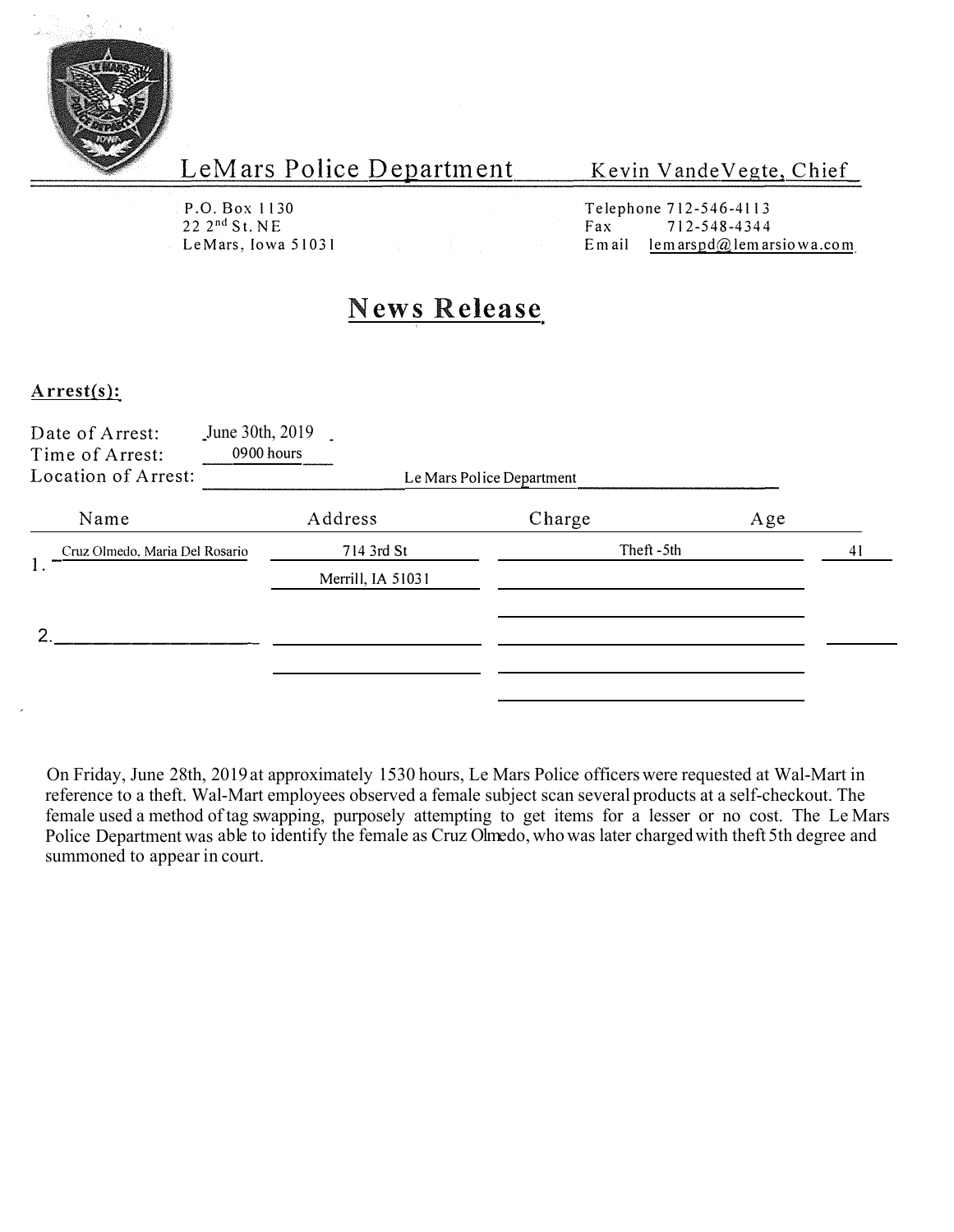

Kevin Vande Vegte, Chief

P.O. Box 1130<br>22 2<sup>nd</sup> St. NE

Telephone 712-546-4113<br>Fax 712-548-4344  $22 \t2^{nd}$  St. NE<br>
LeMars, Iowa 51031<br>
LeMars, Iowa 51031<br>
Email lemarspd@lemar  $l$  em arspd $@$ , lemarsiowa.com

## **News Release**

### $Arrest(s)$ :

| Date of Arrest:<br>Time of Arrest:<br>Location of Arrest: | 07/01/19<br>1119hrs | $\label{eq:2.1} \begin{split} \mathcal{L}_{\text{max}}(\mathbf{X}) & = \mathcal{L}_{\text{max}}(\mathbf{X}) \mathcal{L}_{\text{max}}(\mathbf{X}) \\ & = \mathcal{L}_{\text{max}}(\mathbf{X}) \mathcal{L}_{\text{max}}(\mathbf{X}) \mathcal{L}_{\text{max}}(\mathbf{X}) \mathcal{L}_{\text{max}}(\mathbf{X}) \end{split}$<br>300 blk 6th Avenue SE |                                                         |  |    |
|-----------------------------------------------------------|---------------------|---------------------------------------------------------------------------------------------------------------------------------------------------------------------------------------------------------------------------------------------------------------------------------------------------------------------------------------------------|---------------------------------------------------------|--|----|
| Name                                                      | Address             |                                                                                                                                                                                                                                                                                                                                                   | Charge<br>Age                                           |  |    |
| Garza, Joe Anthony<br>1.                                  |                     | 335 4th Avenue SE.<br>Le Mars, Iowa 51031                                                                                                                                                                                                                                                                                                         | Driving Suspended<br>Possession of Controlled Substance |  | 36 |
|                                                           |                     |                                                                                                                                                                                                                                                                                                                                                   |                                                         |  |    |

On July 1, 2019 at approximately 1119hrs, the Le Mars Police Dept. performed a traffic stop in the 300 blk 6th Ave SE. As the result of the stop, Garza was charged with driving suspended and possession of a controlled substance. Garza was cited into court and released on the above charge.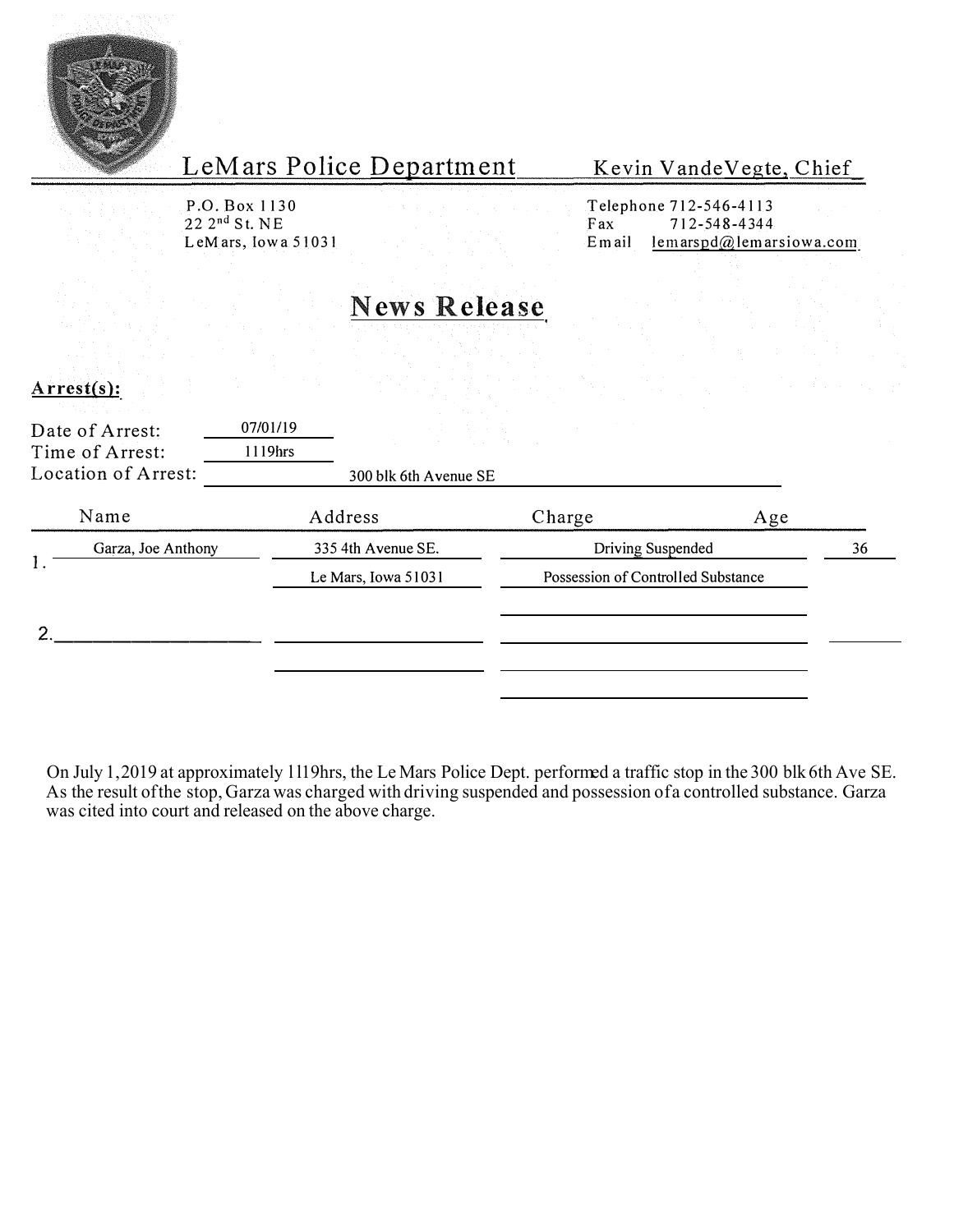

Kevin Vande Vegte, Chief

P.O. Box 1130  $22 \t2<sup>nd</sup> St. NE  
LeMars, Iowa 51031  
Email$ 

Telephone 712-546-4113<br>Fax 712-548-4344  $l$ em arspd $@$  lemarsiowa.com

### **News Release**

#### **Arrest(s):**

|    | Date of Arrest:<br>Time of Arrest:<br>Location of Arrest: | 07/02/19<br>1345hrs | 4th St & 6th Ave SW |                   |     |    |
|----|-----------------------------------------------------------|---------------------|---------------------|-------------------|-----|----|
|    | Name                                                      |                     | Address             | Charge            | Age |    |
|    | Gonzalez, Toddra Lee                                      |                     | 234 2nd Ave SE.     | Driving Suspended |     | 33 |
| 1. |                                                           |                     | Le Mars, Iowa 51031 |                   |     |    |
| ◠  |                                                           |                     |                     |                   |     |    |
|    |                                                           |                     |                     |                   |     |    |
|    |                                                           |                     |                     |                   |     |    |

On July 2, 2019, at approximately l345 hrs, the Le Mars Police Dept. performed a traffic stop at 4th St & 6th Ave SW. As a result of the stop, Gonzalez was charged with driving suspended. Gonzalez was cited into court and released from the scene.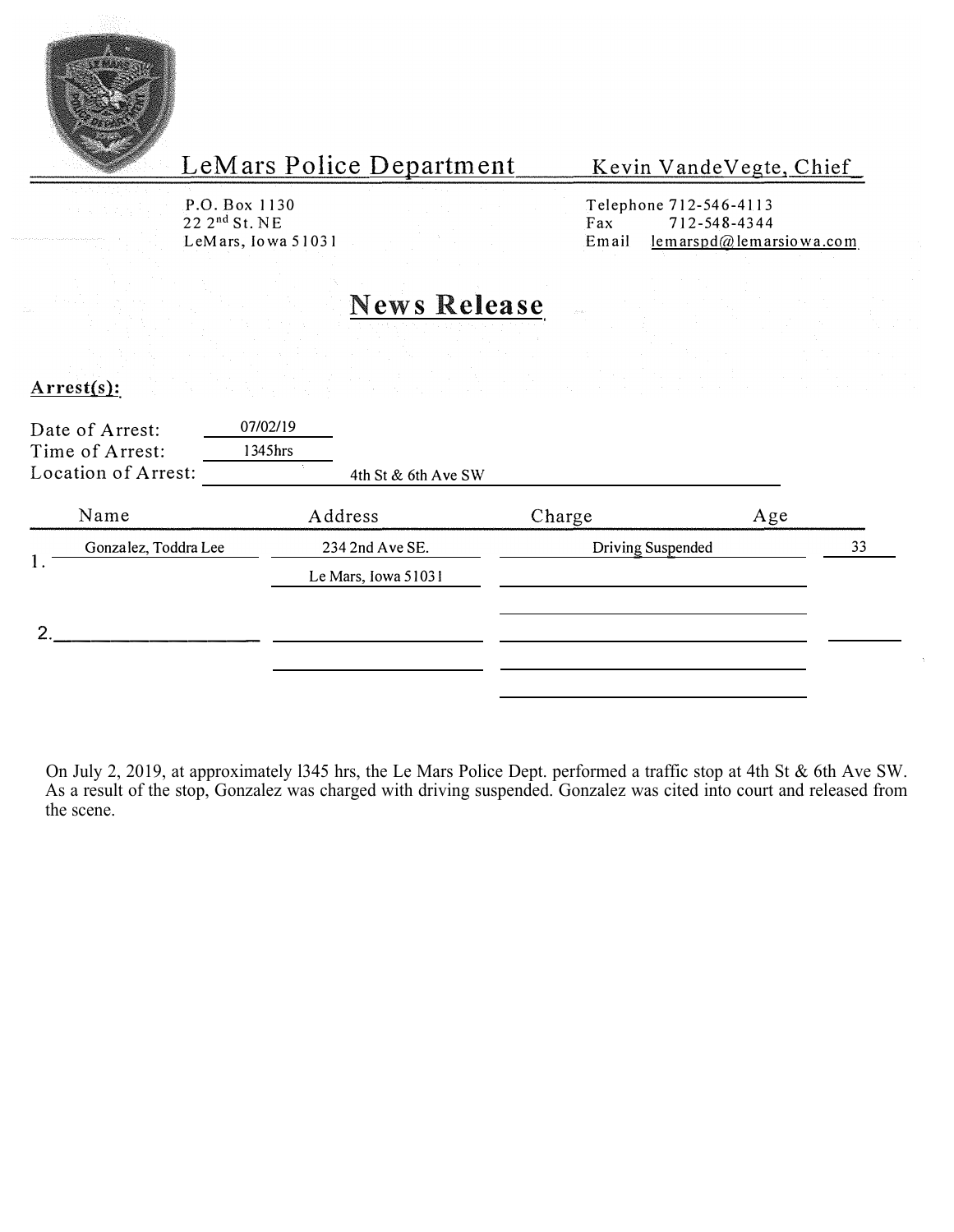

Kevin Vande Vegte, Chief

P.O. Box 1130 P.O. BOX 1130<br>
22 2<sup>nd</sup> St. NE<br>
LeMars, Iowa 51031<br>
Email

Telephone 712-546-4113<br>Fax 712-548-4344 lemarspd@lemarsiowa.com

### **News Release**

### **Arrest(s):**

| Date of Arrest:<br>Time of Arrest:<br>Location of Arrest: | 07/06/19<br>1530hrs |                     | 212 Central Avenue NE. Le Mars, Iowa 51031                    |     |    |
|-----------------------------------------------------------|---------------------|---------------------|---------------------------------------------------------------|-----|----|
| Name                                                      |                     | Address             | Charge                                                        | Age |    |
| Prieto-Soto Miguel Angel                                  |                     | 114 2nd Ave NW.     | Iowa State Patrol Warrant Failure to Appear Driving Suspended |     | 33 |
|                                                           |                     | Le Mars, Iowa 51031 |                                                               |     |    |
|                                                           |                     |                     |                                                               |     |    |
|                                                           |                     |                     |                                                               |     |    |

On July 6, 2019, at approximately 1530hrs, the Le Mars Police Dept. received information Prieto-Soto was at 114 2nd Ave NW. Prieto-Soto was wanted for an active arrest warrant. Officers arrested Prieto-Soto without incident.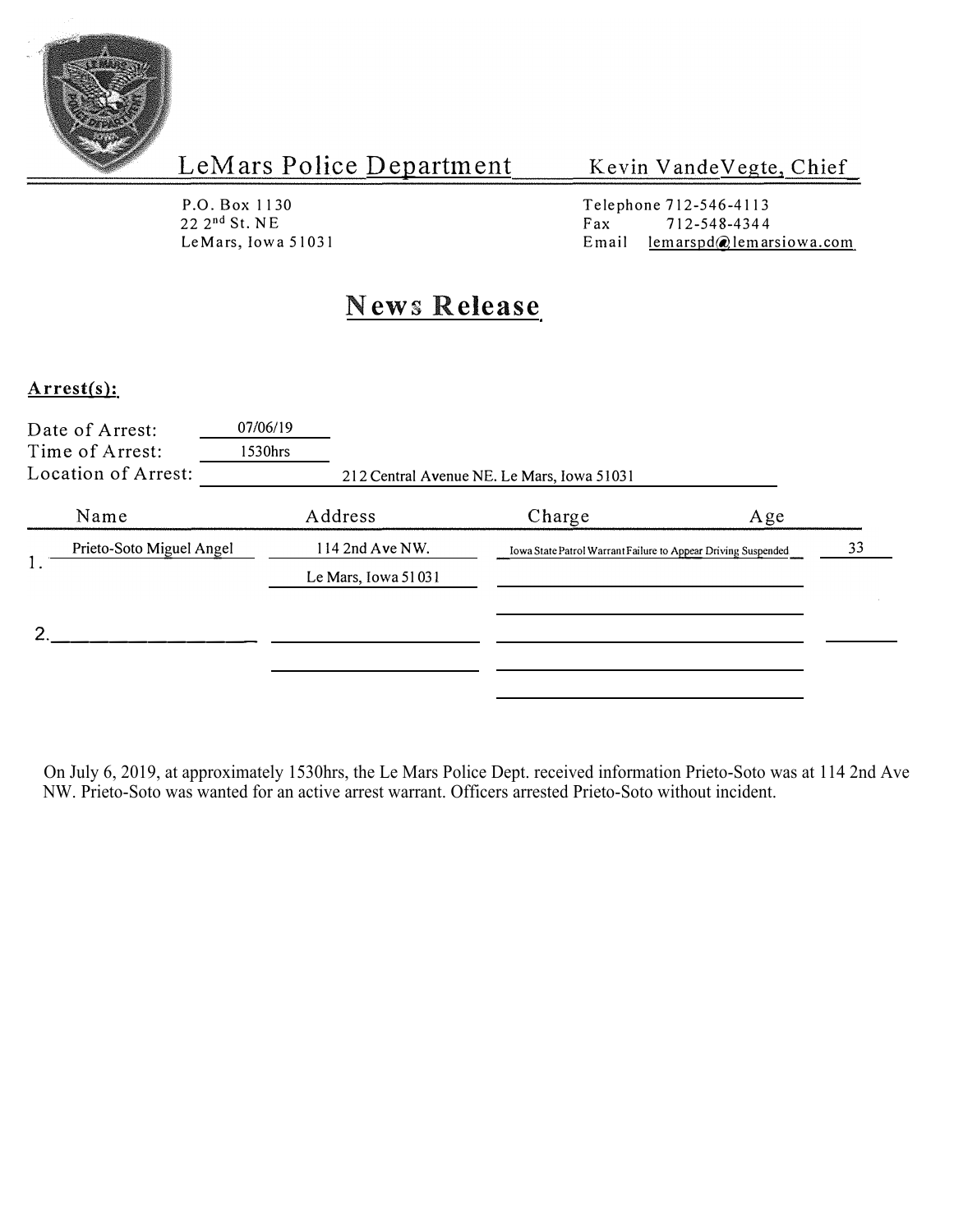

Kevin Vande Vegte, Chief

P.O. Box 1130  $22 \t2<sup>nd</sup>$  St. NE<br>LeMars, Iowa 51031 Telephone 712-546-4113<br>Fax 712-548-4344  $\begin{array}{r} \n\text{Fax} \\
\text{Email} \\
\text{lemarspd} \\
\text{Remar} \\
\end{array}$ lem arspd@lem arsiowa.com

 $\omega_{\rm X}$ 

## **News Release**

#### **Arrest(s):**

 $\frac{1}{2} \sum_{i=1}^{n} \frac{1}{n_i}$ 

|    | Date of Arrest:<br>Time of Arrest:<br>Location of Arrest: | 07/08/19<br>0715hrs<br>622 Remer Dr. |                                             |    |
|----|-----------------------------------------------------------|--------------------------------------|---------------------------------------------|----|
|    | Name                                                      | Address                              | Charge<br>Age                               |    |
|    | Koley, Ashley Justine                                     | 622 Remer Dr.                        | Plymouth County Warrant Probation Violation | 25 |
| 1. |                                                           | Le Mars, Iowa 51031                  |                                             |    |
|    |                                                           |                                      |                                             |    |
|    |                                                           |                                      |                                             |    |

On July 8, 2019, at approximately 0715hrs, the Le Mars Police Dept. located Ashley Justine Koley at 622 Remer Dr. Koley had an active arrest warrant from Plymouth County for a probation violation. Officers transported Koley to the Plymouth County Jail without incident.